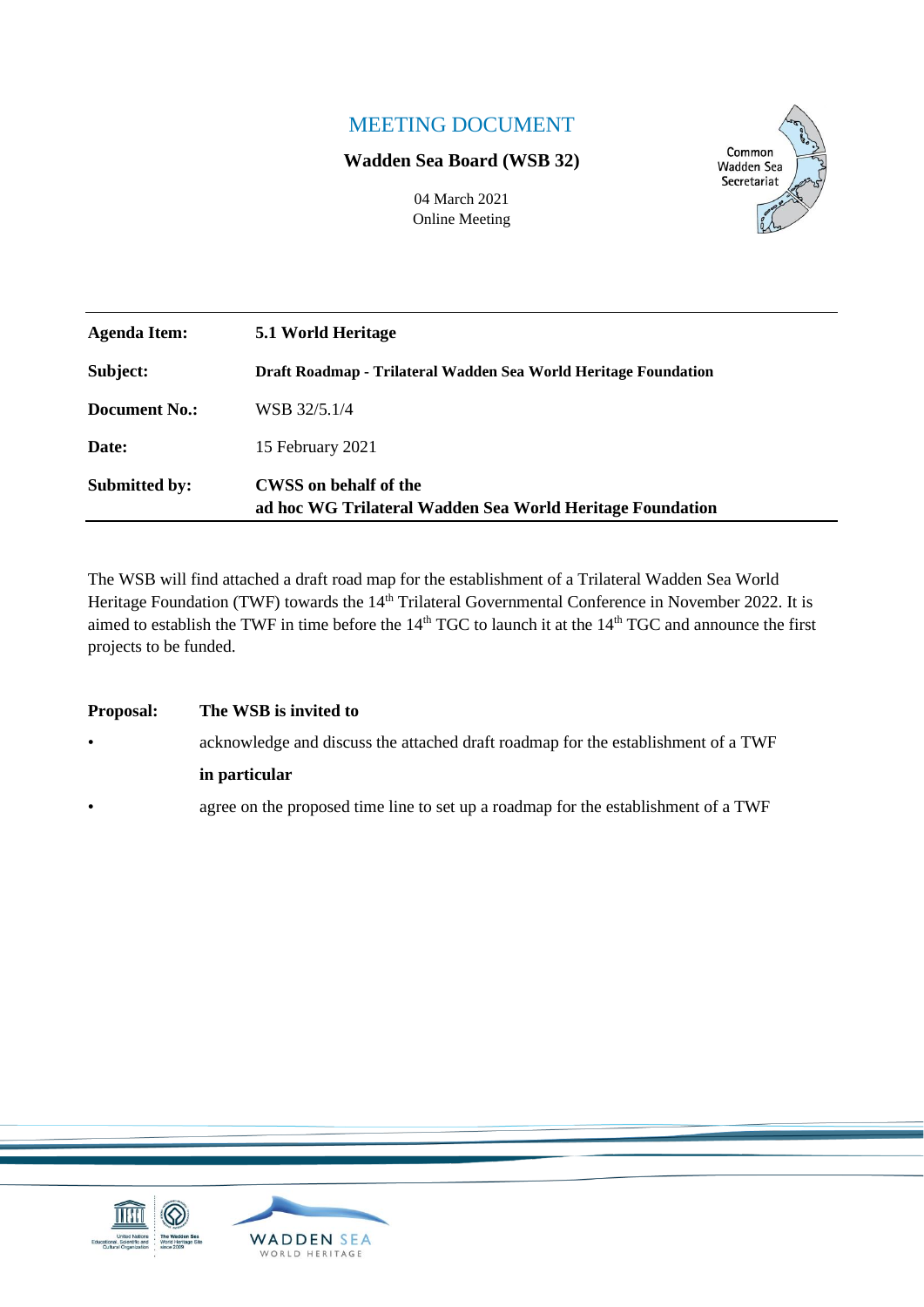### **Draft Roadmap to establish a Trilateral Wadden Sea World Heritage Foundation**

The ad hoc Working Group Trilateral Wadden Sea Foundation has held 4 meetings since its establishment in August 2020.

Based on the draft statutes presented by the German delegation at WSB 31, the group discussed and further developed the draft statutes towards a more concise approach. The group also discussed first details for the Rules of Procedure (by-law) and the Funding Guideline.

Being both an offer and a prerequisite for private sponsors and donors from various sectors and businesses to engage in the protection of the Wadden Sea World Heritage in various ways, the Foundation could also contribute to the financing of respective projects and initiatives with a view to the further development of the Partnership Hub, which raises increasing interest by established and potential partners.

As there are still some outstanding issues and details to be clarified, the ad hoc Group developed the attached proposal for a roadmap on the establishment of the Trilateral Wadden Sea World Heritage Foundation. According to this roadmap, the ad hoc WG will present a first agreed draft of the statutes to WSB 33 in August 2021 for discussion and decision on how to proceed. WSB 34 in November 2021 will discuss the final draft statutes for approval to start national consultations. The aim is the inception of the Foundation in Summer 2022, in time for the Trilateral Governmental Conference in November 2022.

**Attached:**  Draft Roadmap